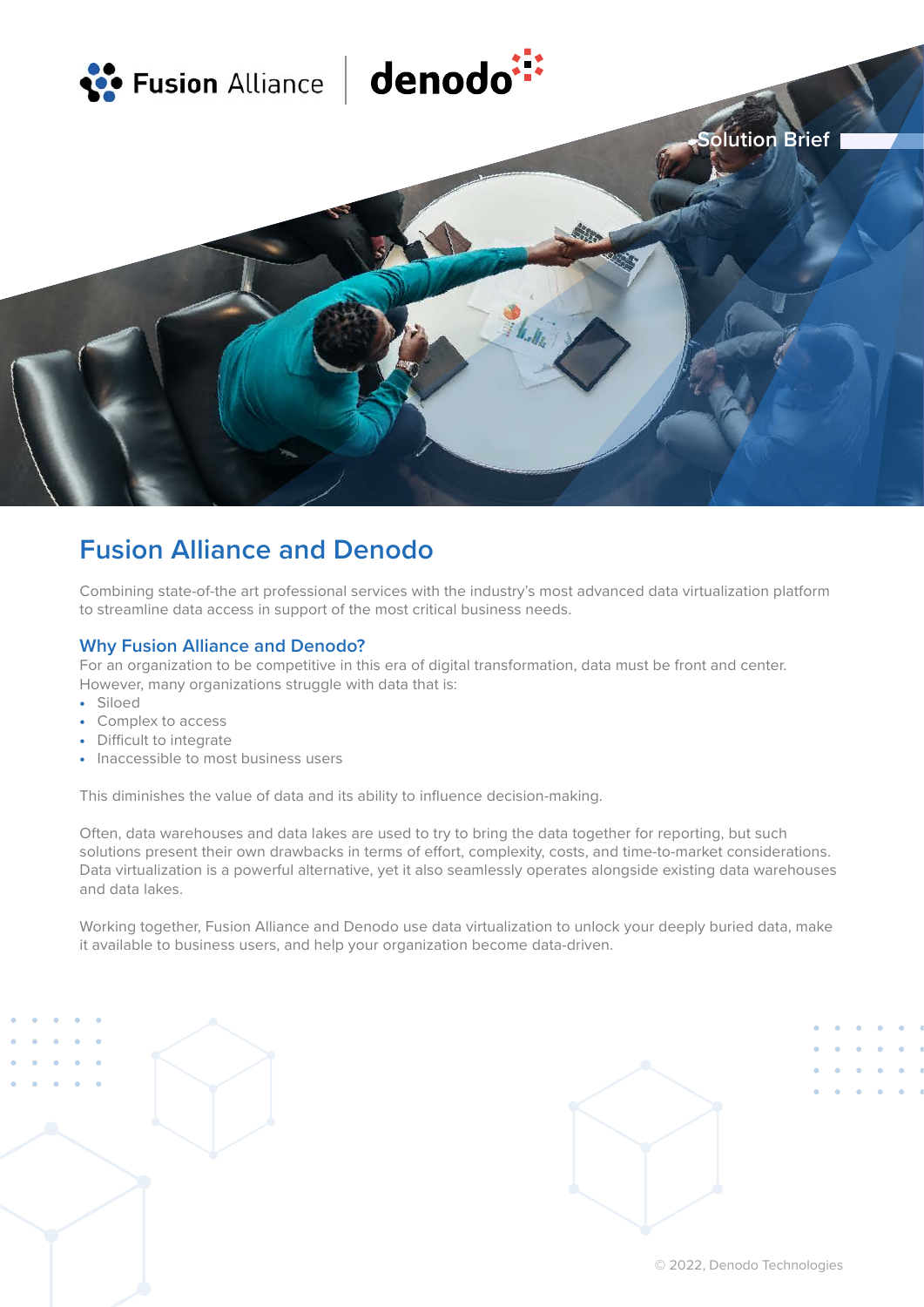## **What Denodo Brings**

The Denodo Platform is the industry's most advanced data virtualization solution. Data virtualization is a data integration and data management solution, but rather than physically replicating data from multiple source systems into a common, central repository, such as a data warehouse or data lake, data virtualization provides real-time, integrated views of the data across the different sources, without replication. The sources could include on-premises and cloud repositories, as well as structured or unstructured sources. Data virtualization enables modern architectures such as logical data warehouses, which connect to disparate data sources, rather than physically collect it in one place.

With data virtualization, companies gain a single view of the truth, and it enables companies to manage security and governance protocols across the entire organization from a single point of control. During largescale migrations and other modernization and digital transformation activities, the data virtualization layer manages the underlying complexities on behalf of the user and any consuming applications, providing real-time access to integrated data, even when the data is in transition.

### **What Fusion Brings**

Fusion Alliance creates powerful digital, data, and technology solutions that keep companies moving forward in a rapidly changing world. Our 500+ consultants use data insights, experience design, and tech innovation to help companies reimagine their business for whatever comes next.

Data is at the center of everything we do, and we believe that data has the power to deliver actionable insights that transform the way that companies envision and shape their business. We help companies to leverage data as the valuable asset that it is and to establish strategies to maximize the potential of data across the business.

We help you trust in your data, improve the way it is integrated and delivered, and enable you to harvest it for meaningful outcomes. Our approach leverages our proprietary strategic data management and analytics catalyst framework to enable customers to develop mature capabilities across the different facets of the data management effort.

Modernizing a data platform requires a modern reference architecture that brings the best technologies to a solution, as well as modern approaches that can enable unique capabilities. The Denodo Platform sits at the heart of an integration architecture that exposes data for pent-up demand and use cases. The Denodo Platform can resolve many of the inherent challenges in a complex ecosystem of applications including those that perform data integration, point-to-point integration, the delivery of data with accelerated time-to-market, security, and data governance.



Figure 1: Modernizing data management with Denodo Platform